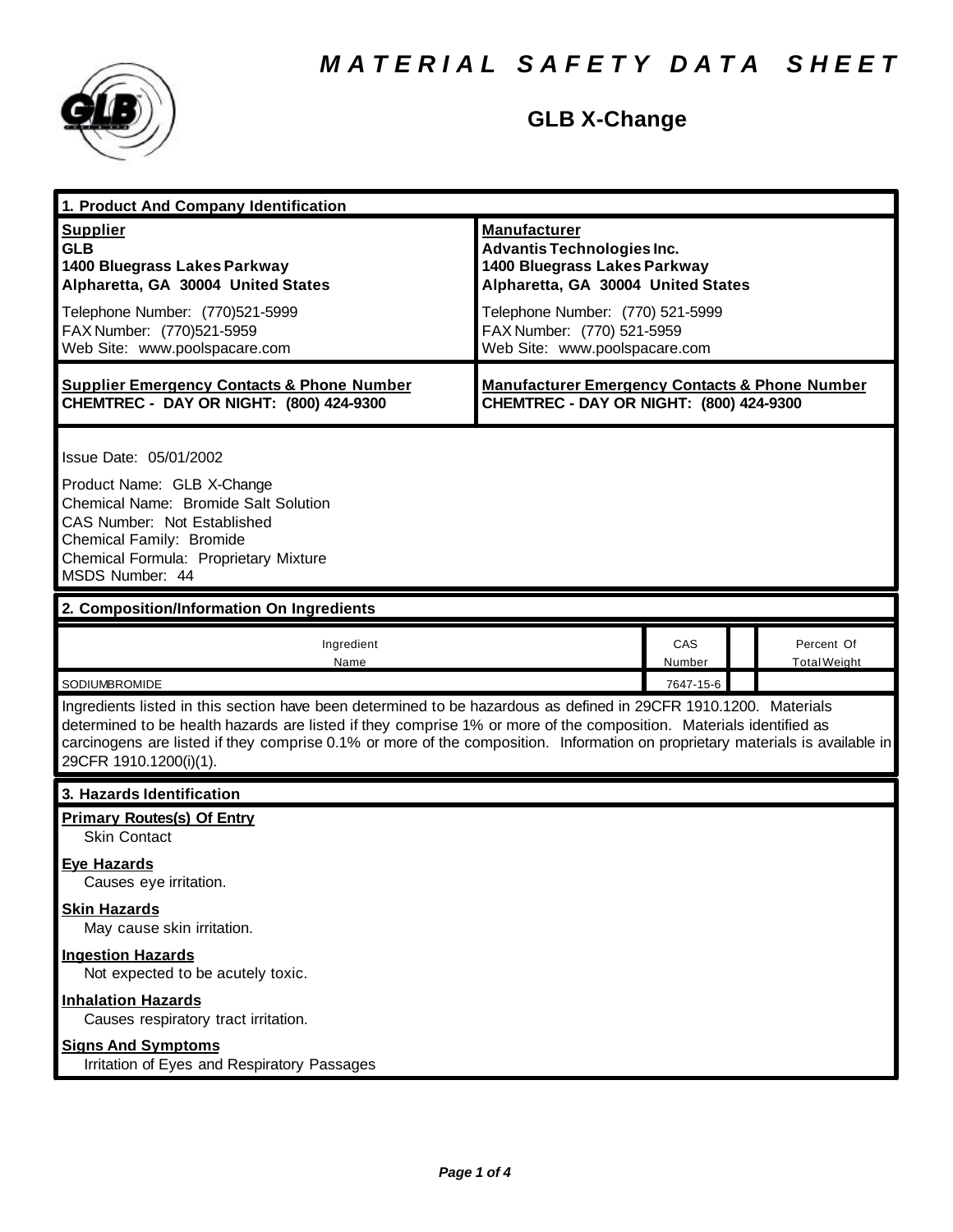#### *M A T E R I A L S A F E T Y D A T A S H E E T*

#### **GLB X-Change**

# **First Aid (Pictograms)** 19. **4. First Aid Measures Eye** In case of contact, hold eyelids apart and immediately flush eyes with plenty of water for at least 15 minutes. Get medical attention immediately. **Skin** In case of contact, immediately flush skin with soap and plenty of water. **Ingestion** Induce Vomiting. Drink large amounts of water. Contact a physician or poison control. **Inhalation** If inhaled, remove to fresh air. **Fire Fighting (Pictograms) 5. Fire Fighting Measures** Flash Point: n/a °F **Extinguishing Media** Use the appropriate extinguishing media for the surrounding fire. **Fire Fighting Instructions** Firefighters should wear self-contained breathing apparatus and full protective gear. **6. Accidental Release Measures** Clean up spill immediately. Contain and/or absorb spill with inert material (e.g. sand, vermiculite). Flush spill area with water. Use appropriate containers to avoid environmental contamination. **7. Handling And Storage Handling And Storage Precautions** Keep out of reach of children. Store material in a cool and dry place. **Storage Precautions** Do not Reuse container **Work/Hygienic Practices** Use safe chemical handling procedures suitable for the hazards presended by this material. **Protective Clothing (Pictograms) 8. Exposure Controls/Personal Protection**

No Data Available...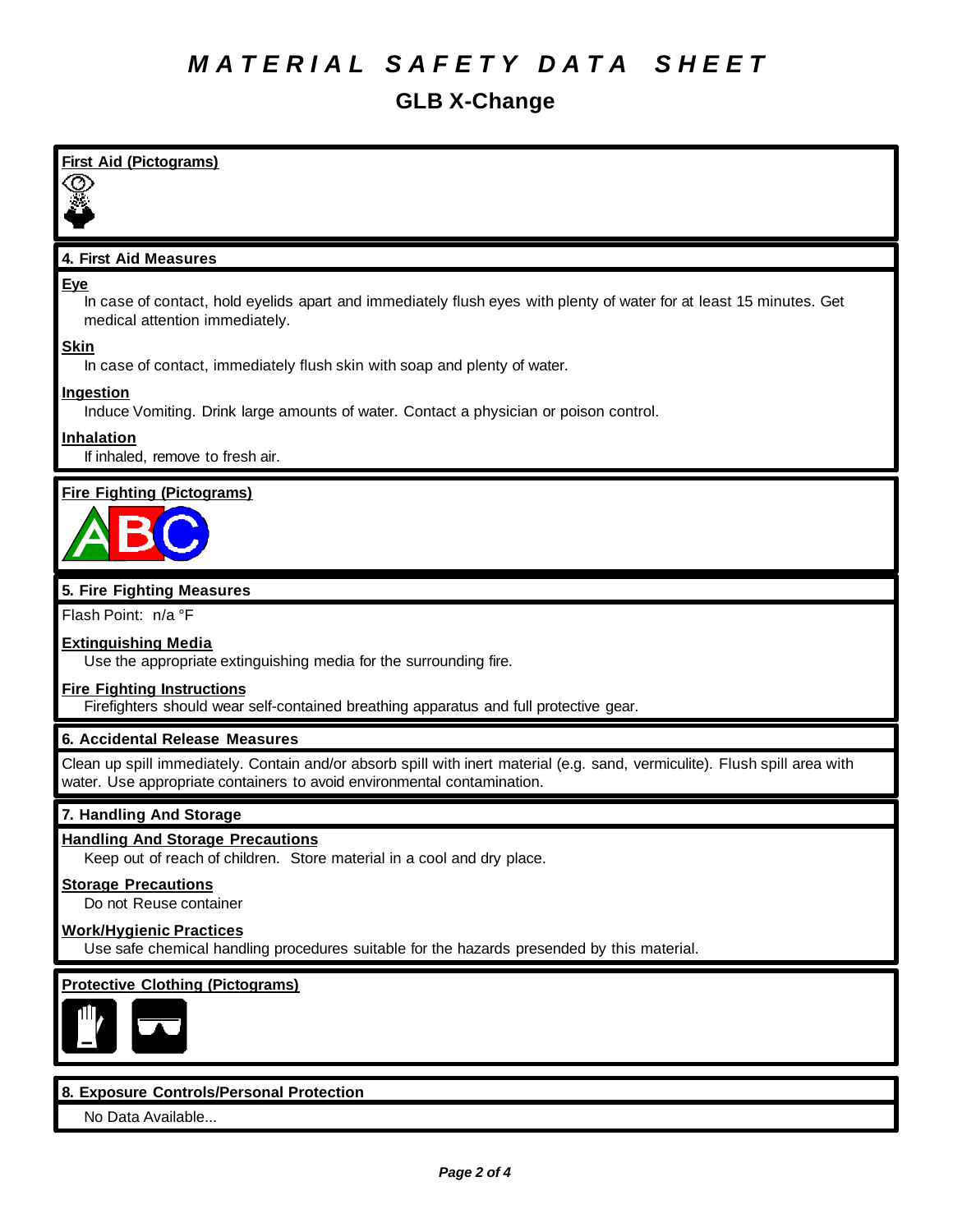# *M A T E R I A L S A F E T Y D A T A S H E E T*

### **GLB X-Change**

| 8. Exposure Controls/Personal Protection - Continued                                                                                                                                                                                                                                                                          |
|-------------------------------------------------------------------------------------------------------------------------------------------------------------------------------------------------------------------------------------------------------------------------------------------------------------------------------|
| <b>Engineering Controls</b><br>Local exhaust acceptable. Special exhaust not required                                                                                                                                                                                                                                         |
| <b>Eye/Face Protection</b><br>Safety glasses with side shields or goggles.                                                                                                                                                                                                                                                    |
| <b>Skin Protection</b><br>Chemical-resistant gloves.                                                                                                                                                                                                                                                                          |
| <b>Respiratory Protection</b><br>General room ventilation is normally adequate.                                                                                                                                                                                                                                               |
| 9. Physical And Chemical Properties                                                                                                                                                                                                                                                                                           |
| <b>Appearance</b><br>Clear liquid                                                                                                                                                                                                                                                                                             |
| Odor<br>None                                                                                                                                                                                                                                                                                                                  |
| Chemical Type: Mixture<br>Physical State: Liquid<br>Melting Point: n/a °F<br>Boiling Point: 212 °F<br>Specific Gravity: 1.300-1.385<br>Molecular Weight: NOT DETERMINED<br>Percent Volitales: NOT DETERMINED<br>Vapor Pressure: NOT DETERMINED<br>pH Factor: 7.5<br>Solubility: SOLUBLE IN WATER<br>Evaporation Rate: > Water |
| 10. Stability And Reactivity                                                                                                                                                                                                                                                                                                  |
| Stability: STABLE<br>Hazardous Polymerization: WILL NOT OCCUR                                                                                                                                                                                                                                                                 |
| <b>Incompatible Materials</b><br>Acids and Oxidizers                                                                                                                                                                                                                                                                          |
| <b>Hazardous Decomposition Products</b><br>Bromine gas                                                                                                                                                                                                                                                                        |
| 11. Toxicological Information                                                                                                                                                                                                                                                                                                 |
| <b>Acute Studies</b><br>No Data on Mixture.                                                                                                                                                                                                                                                                                   |
| 12. Ecological Information                                                                                                                                                                                                                                                                                                    |
| <b>Ecotoxicological Information</b><br>No Data on Mixture                                                                                                                                                                                                                                                                     |
| 13. Disposal Considerations                                                                                                                                                                                                                                                                                                   |
| Refer to applicable local, state and federal regulations as well as industry standards.                                                                                                                                                                                                                                       |
| 14. Transport Information                                                                                                                                                                                                                                                                                                     |
| No Data Available                                                                                                                                                                                                                                                                                                             |